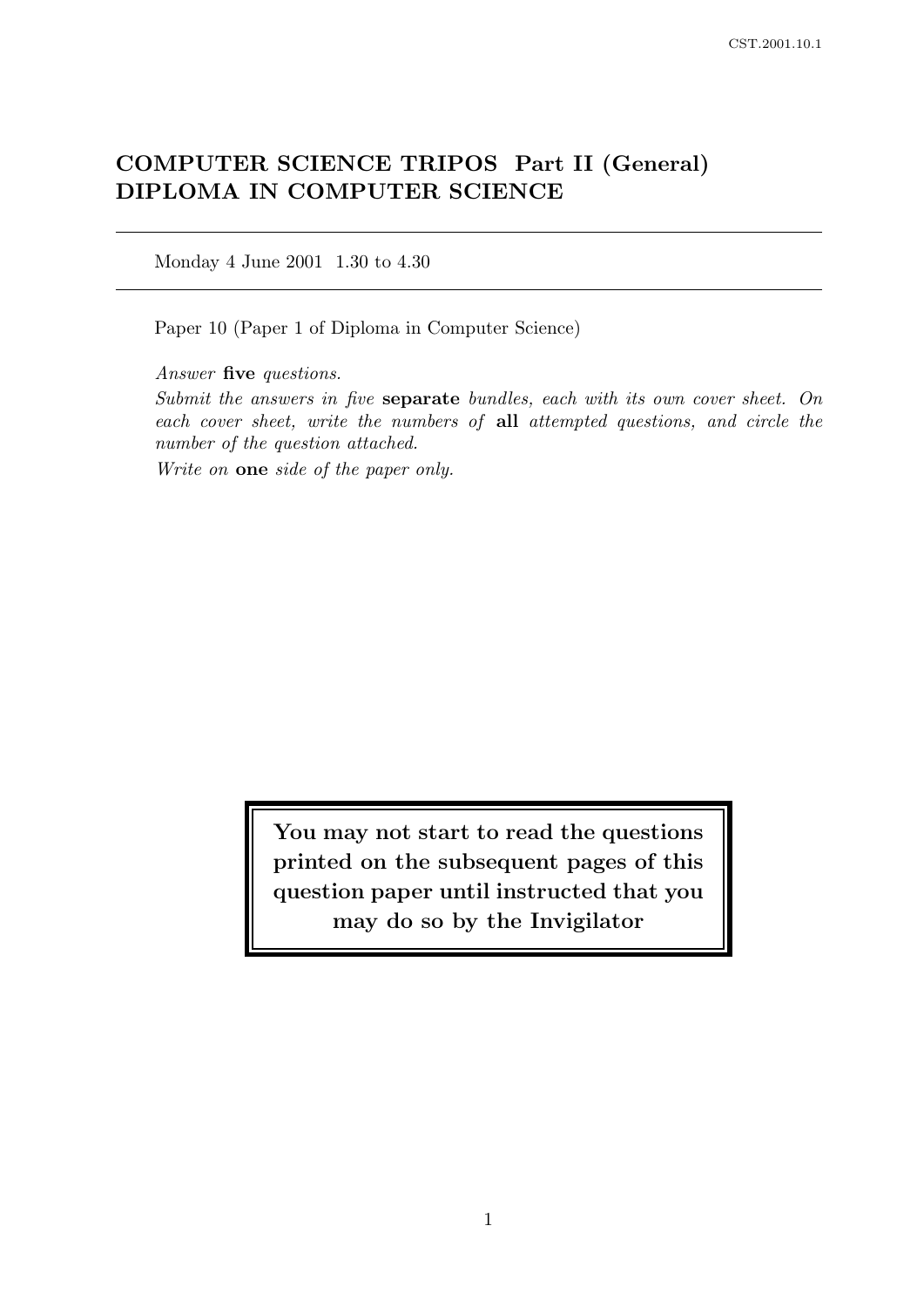### 1 Digital Electronics

(a) Give the truth table for the exclusive or (XOR) of two boolean variables.

[2 marks]

- (b) Express XOR in disjunctive normal form. [3 marks]
- (c) XOR gates are sometimes called half-adders. Show how two XOR gates can be used to find the low-order bit of the sum of three one-bit numbers. [3 marks]
- (d) If the XOR gates in part  $(c)$  were composed of gates corresponding to the expression in part  $(b)$ , what would the delay of the circuit be? (Assume that inverters, OR gates and AND gates have a delay  $\tau$ .) [4 marks]
- (e) Give the transistor level circuit diagram for a CMOS NOR gate and explain its operation. [4 marks]
- (f) Give a transistor level circuit diagram for a CMOS XOR gate.  $[4 \text{ marks}]$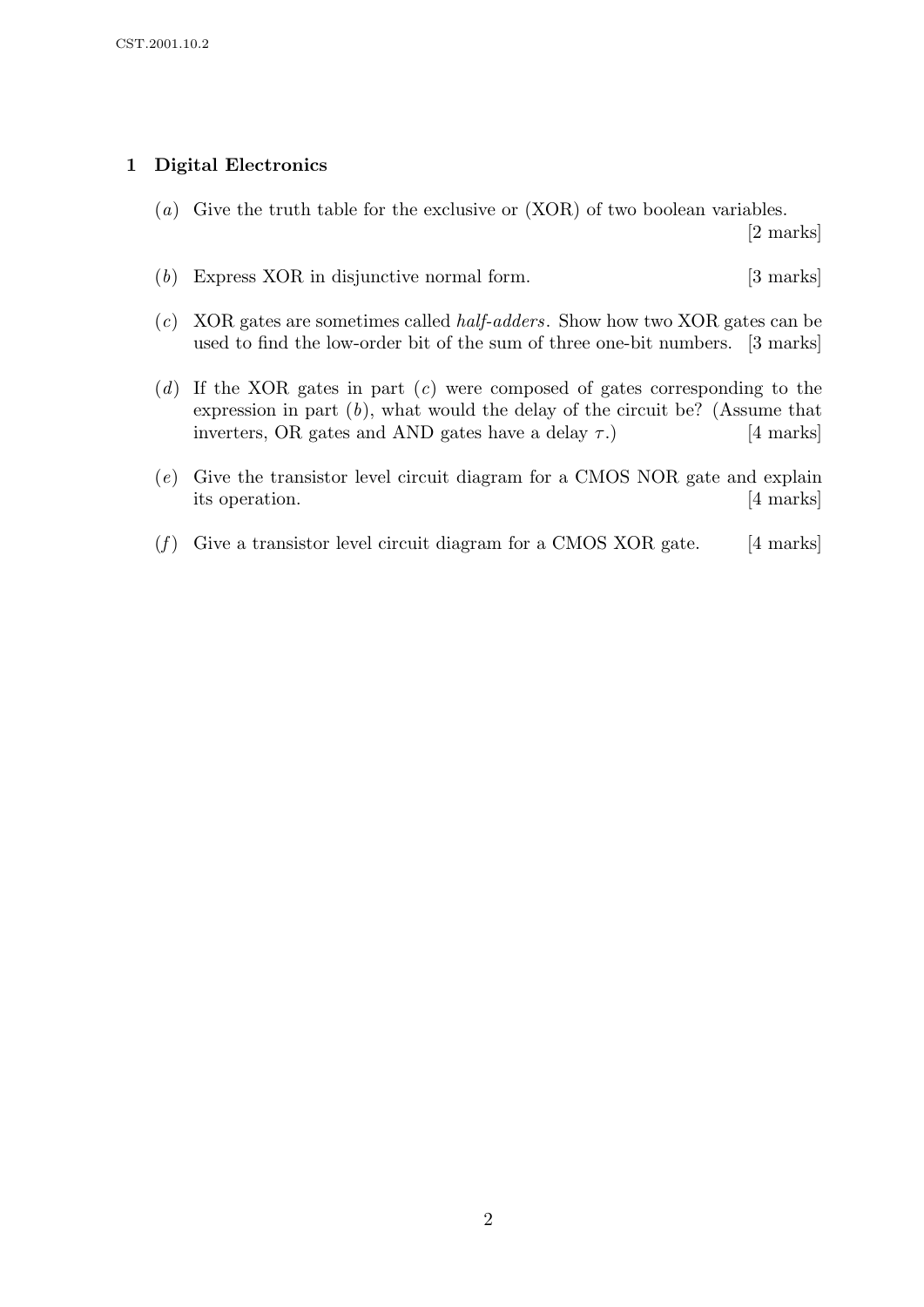#### 2 Foundations of Programming

(a) Briefly describe the operation of each of the following Java operators:

 $\&$  | ^ << >> >> >>  $[6 \text{ marks}]$ 

- (b) On what primitive types do these operators operate? [2 marks]
- (c) A Java program which is designed to exercise some of these operators begins thus:

```
public class Changes
 { public static void main(String[] args)
    { int n = 0x87654321;
      System.out.println(Integer.toHexString(cross(n)));
      System.out.println(Integer.toHexString(one8(n)));
    }
```
The method cross() accepts an eight-digit hexadecimal number (for example 0x87654321) as an argument and interchanges the digits in pairs (returning, in this example, 78563412).

The method one8() also accepts an eight-digit hexadecimal number (such as 0x87654321) as an argument but interchanges only the three inner pairs of digits (thereby returning, in this example, 86745231).

Supply the methods cross() and one8(). [8 marks]

(d) Write a method  $msb()$  which accepts an int n and returns 0 if n is zero but otherwise returns an eight-digit hexadecimal number with a single bit set at the position of the most significant 1 bit in n. [4 marks]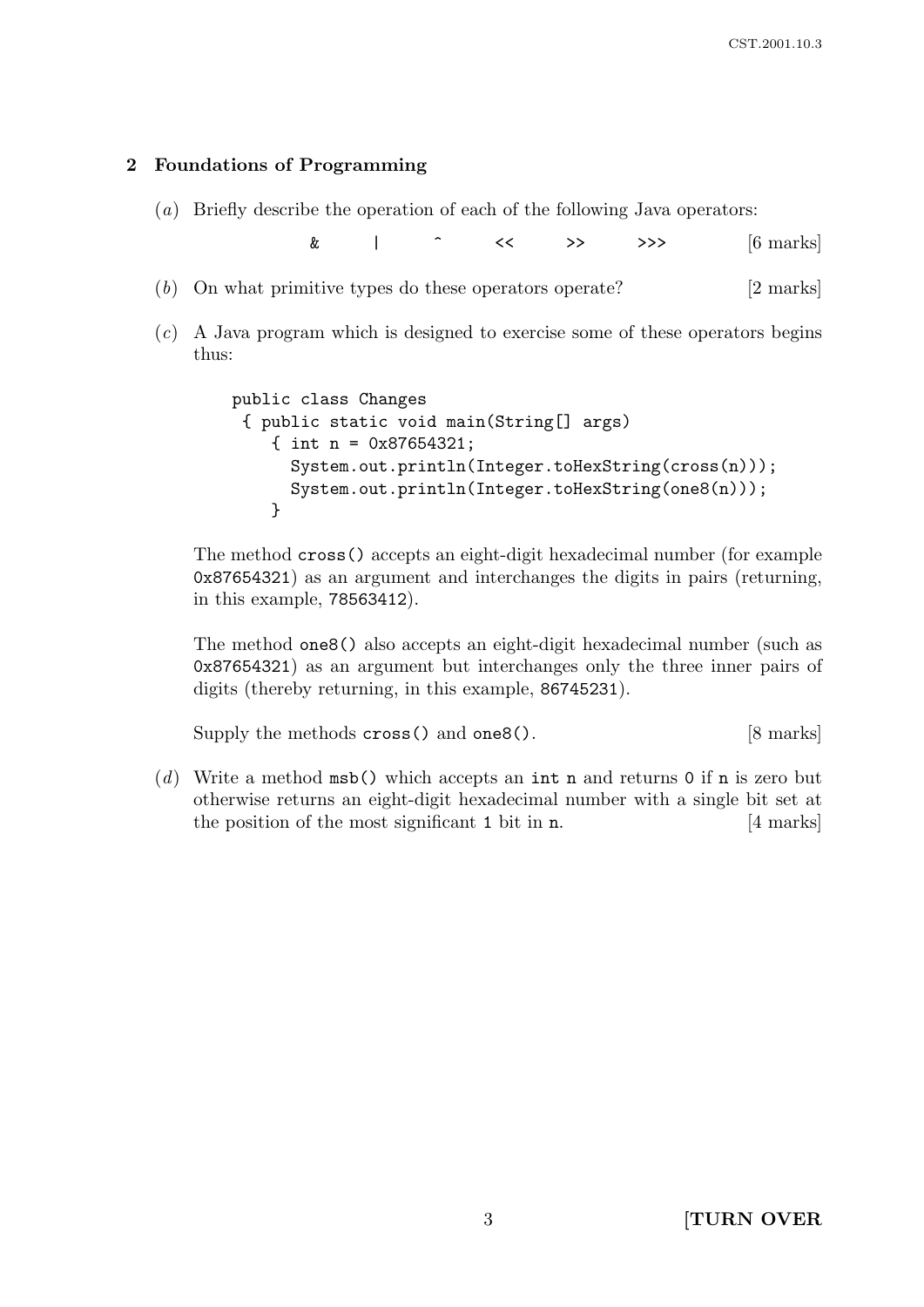### 3 Further Java

- (a) Describe the differences and similarities between abstract classes and interfaces in Java. How would you select which kind of definition to use? [5 marks]
- (b) An enthusiast for programming with closures proposes extending Java so that the following method definition would be valid:

```
Closure myCounter (int start) {
  int counter = start;
  return {
    System.out.println (counter ++);
  }
}
```
The programmer intends that no output would be produced when this method is executed, but that it would return an object of a new type, Closure, and that invoking apply() on that object would cause successive counter values to be printed.

By using an inner class definition, show how this example could be re-written as a valid Java program. [5 marks]

(c) A common programming mistake is to try to define a class to have more than one superclass. For example a naïve programmer may write

```
class AutoTree extends Thread, BinaryTree {
  ...
}
```
when defining a new kind of data structure which uses an additional thread to keep the tree balanced. Describe three ways in which this problem can be resolved to produce (one or more) valid class definitions. State, with a brief justification, which you would use here. [10 marks]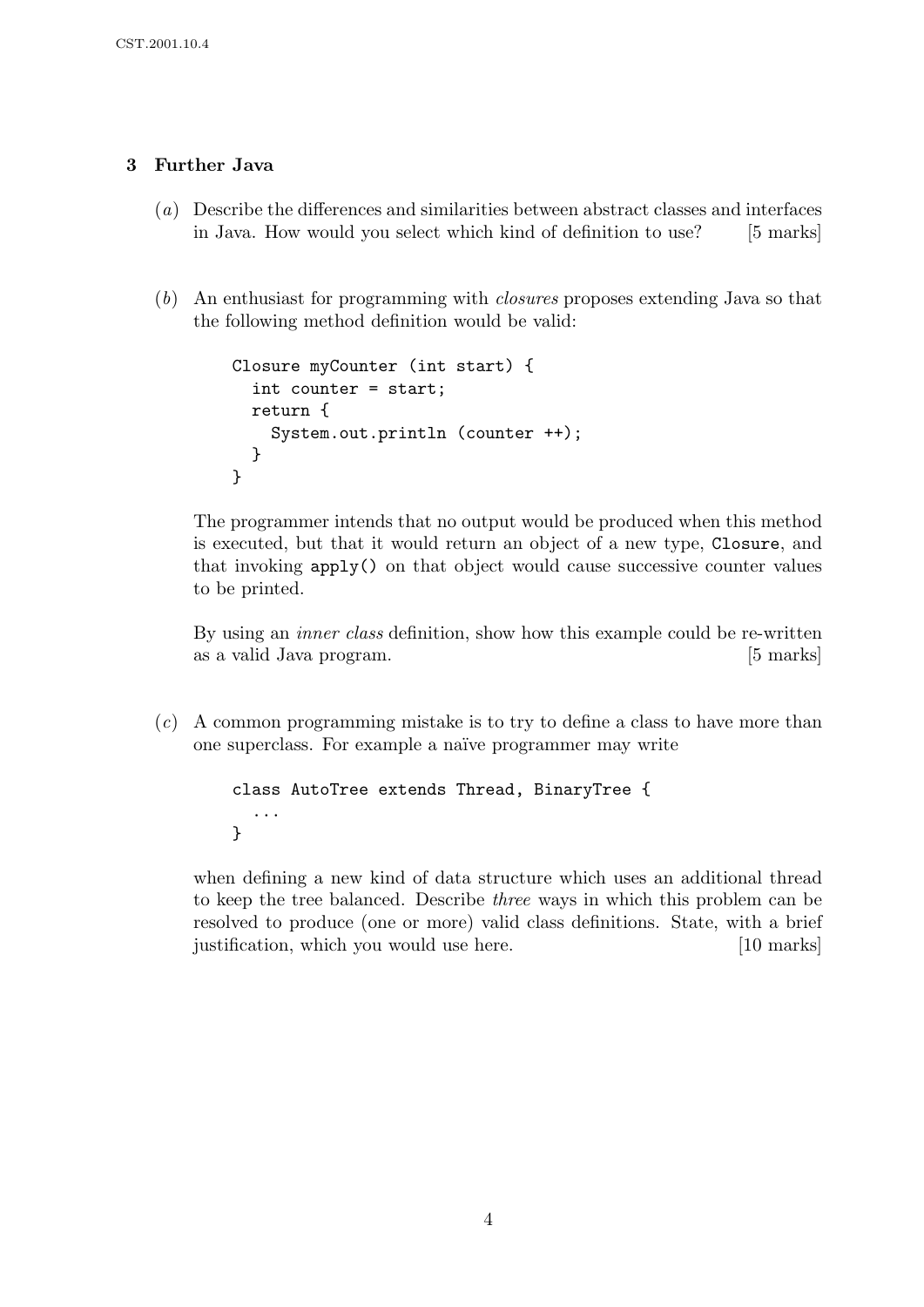#### 4 Compiler Construction

A regular grammar is a grammar whose rules are in one of the two following forms (where  $A$  and  $B$  are non-terminal symbols and  $a$  is a terminal):

$$
\begin{array}{c} A \rightarrow a \\ A \rightarrow aB \end{array}
$$

(a) Give a regular grammar which generates floating point numbers of exactly the following form:

$$
(0|1)^+.(0|1)^*[e(0|1)^+]
$$

where "()" indicates grouping, "[]" indicates optional item, " $\rho^{+}$ " indicates one or more repetitions of  $\rho$  and " $\rho^*$ " indicates zero or more repetitions of  $\rho$ .

[8 marks]

- (b) Give a non-regular grammar with fewer productions than your answer to  $(a)$ but which generates the same set of strings. [4 marks]
- (c) Determine, with justification, for the following grammars
	- $(i)$  whether S generates strings not generated by T; and
	- $(ii)$  whether T generates strings not generated by S.

$$
\begin{Bmatrix} S \to aaS \\ S \to Scc \\ S \to d \end{Bmatrix} \text{ and } \begin{Bmatrix} T \to aTc \\ T \to d \end{Bmatrix}
$$

[4 marks]

(d) What is the significance for the compilation process of the idea of "strings which can be generated by regular grammars"? Your answer should explain where such a module recognising such strings would appear in a compiler and a possible external interface (functions, variables and/or objects) it might present to the rest of the compiler. [4 marks]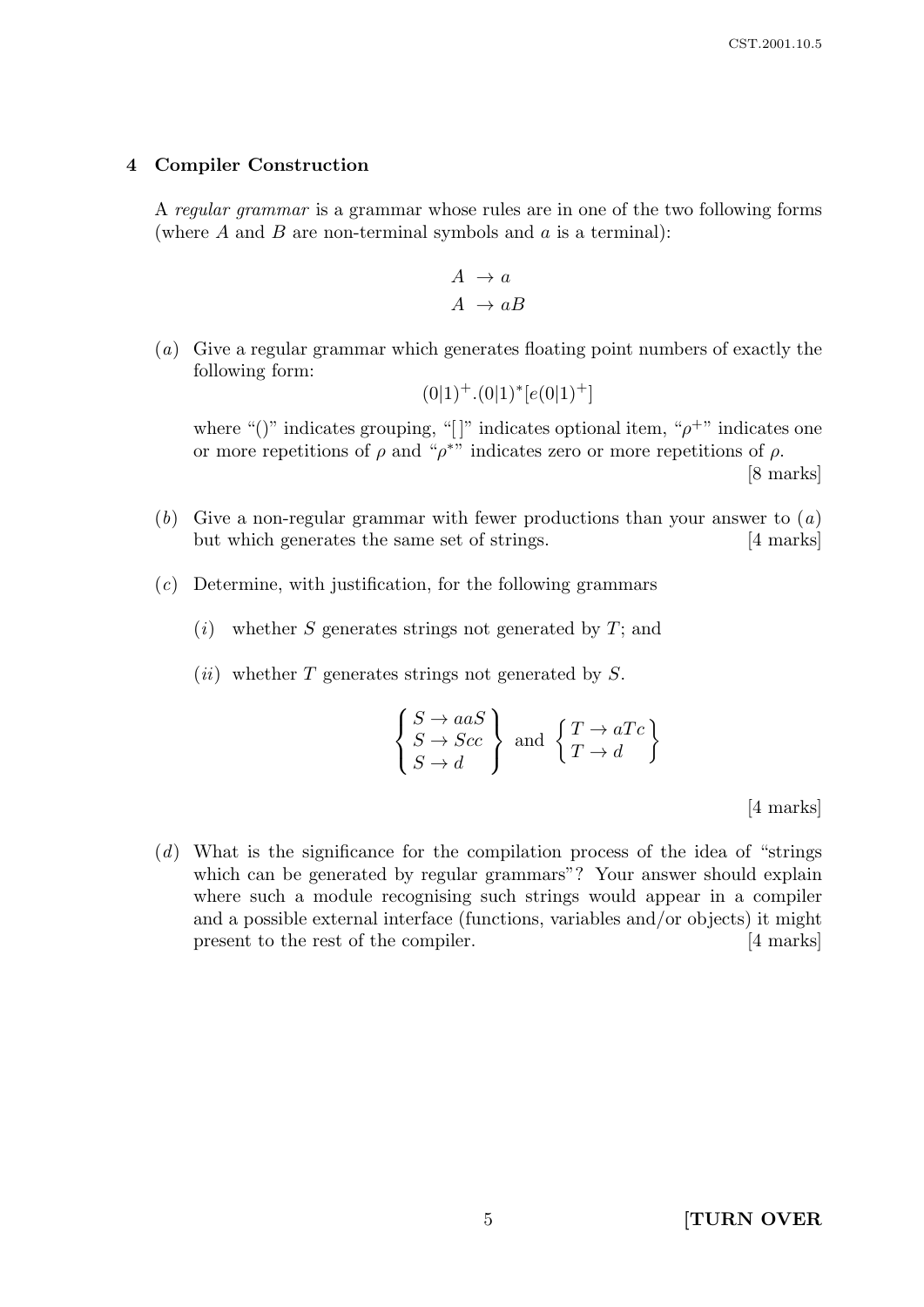### 5 Introduction to Security

Which mode (or modes) of operation of the Advanced Encryption Standard (AES) block cipher would you use to protect the following? Give a brief justification for your answers.

|     | $(a)$ Inter-bank funds transfers.                                                 | $[4 \text{ marks}]$ |
|-----|-----------------------------------------------------------------------------------|---------------------|
| (b) | Email messages.                                                                   | $[4 \text{ marks}]$ |
|     | $(c)$ A high-frequency radio modem link.                                          | [4 marks]           |
|     | $(d)$ Passwords stored on a local disk.                                           | [4 marks]           |
|     | (e) The pulse train from a gearbox sensor to the tachograph in a truck. [4 marks] |                     |

## 6 Data Structures and Algorithms

- (a) Carefully describe an implementation of quicksort to sort the elements of an integer vector, and state, without proof, its expected and worst case complexity for both time and space in terms of the size of the vector. [7 marks]
- (b) Describe a more efficient algorithm for the case where it is known that the vector has exactly  $10^6$  elements uniformly distributed over the range 0 to  $10^6$ . [7 marks]
- (c) Describe an efficient algorithm to find the median of a set of  $10^6$  integers where it is known that there are fewer than 100 distinct integers in the set. [6 marks]

#### 7 Computer Design

|     | (a) Why does pipelining introduce data hazards?                                                                       | $[4 \text{ marks}]$ |
|-----|-----------------------------------------------------------------------------------------------------------------------|---------------------|
| (b) | What mechanism may be used to remove some data hazards?                                                               | $[4 \text{ marks}]$ |
| (c) | Why is it not possible to remove all data hazards?                                                                    | $[4 \text{ marks}]$ |
| (d) | What hardware is required to prevent data hazards from infringing the<br>programmer's model of instruction execution? | [4 marks]           |

 $(e)$  What is the difference between a data hazard and a control hazard? [4 marks]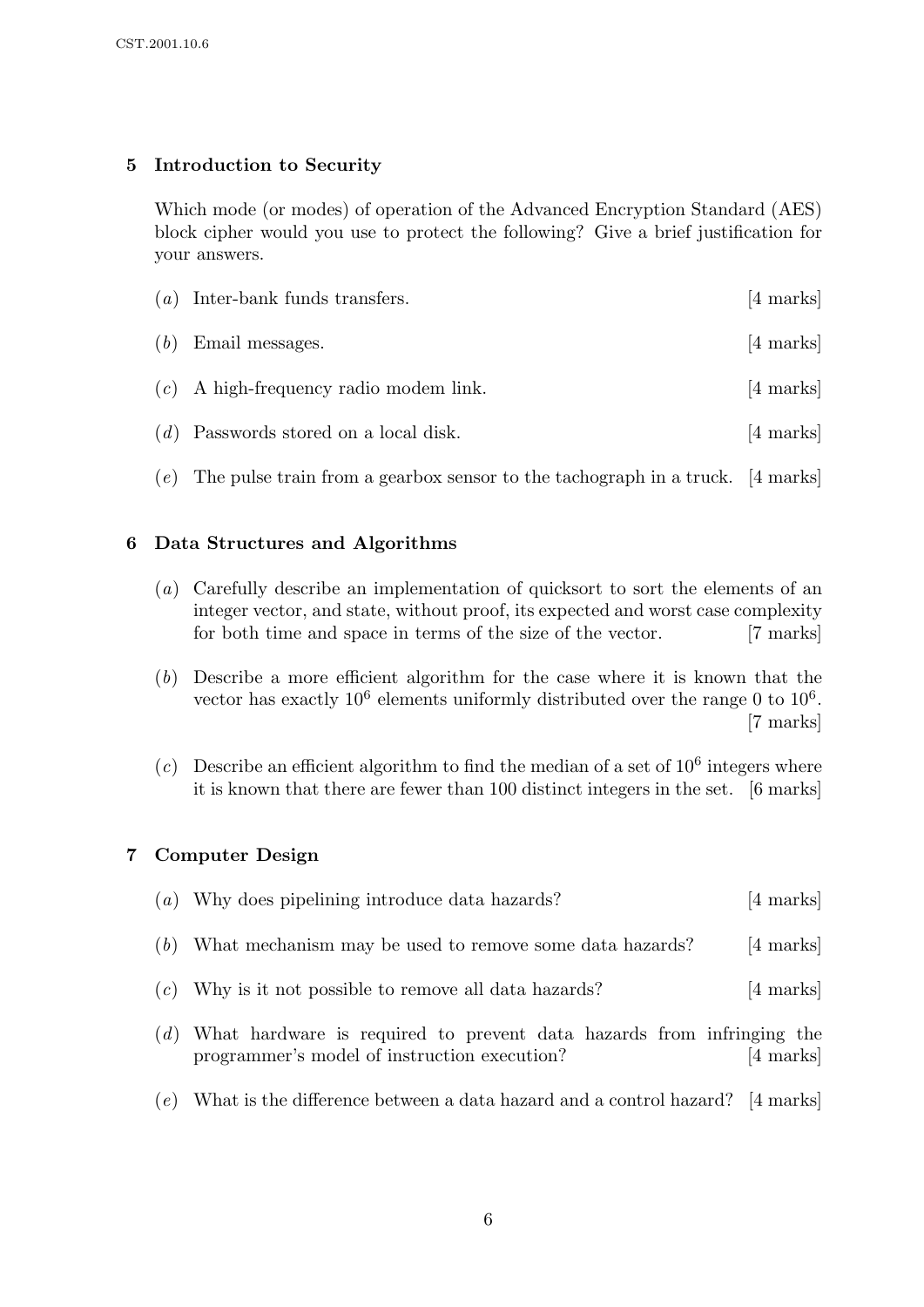### 8 Operating System Foundations

- (a) Describe how a pool of disc I/O buffers might also be used as a disc block cache. [2 marks]
- (b) What are the advantages and disadvantages of a buffer-cache? [3 marks]
- (c) Give examples of where concurrency control is needed in the management of the buffer-cache. [6 marks]
- (d) Describe how application-level read and write requests are satisfied from the buffer-cache. Include any potential delay due to concurrency control. For simplicity you may assume that a request is satisfied from a single disc block. [Hint: you may find it useful to give some detail of the data held in a disc block header in the buffer-cache.] [9 marks]

#### 9 Operating System Functions

- (a) What are the key issues with scheduling for shared-memory multiprocessors? [3 marks]
- (b) Processor affinity, take scheduling and gang scheduling are three techniques used within multiprocessor operating systems.
	- (i) Briefly describe the operation of each. [6 marks]
	- (*ii*) Which problem does the processor affinity technique seek to overcome? [2 marks]
	- (*iii*) What problem does the processor affinity technique suffer from, and how could this problem be overcome? [2 marks]
	- $(iv)$  In which circumstances is a gang scheduling approach most appropriate? [2 marks]
- (c) What additional issues does the virtual memory management system have to address when dealing with shared-memory multiprocessor systems? [5 marks]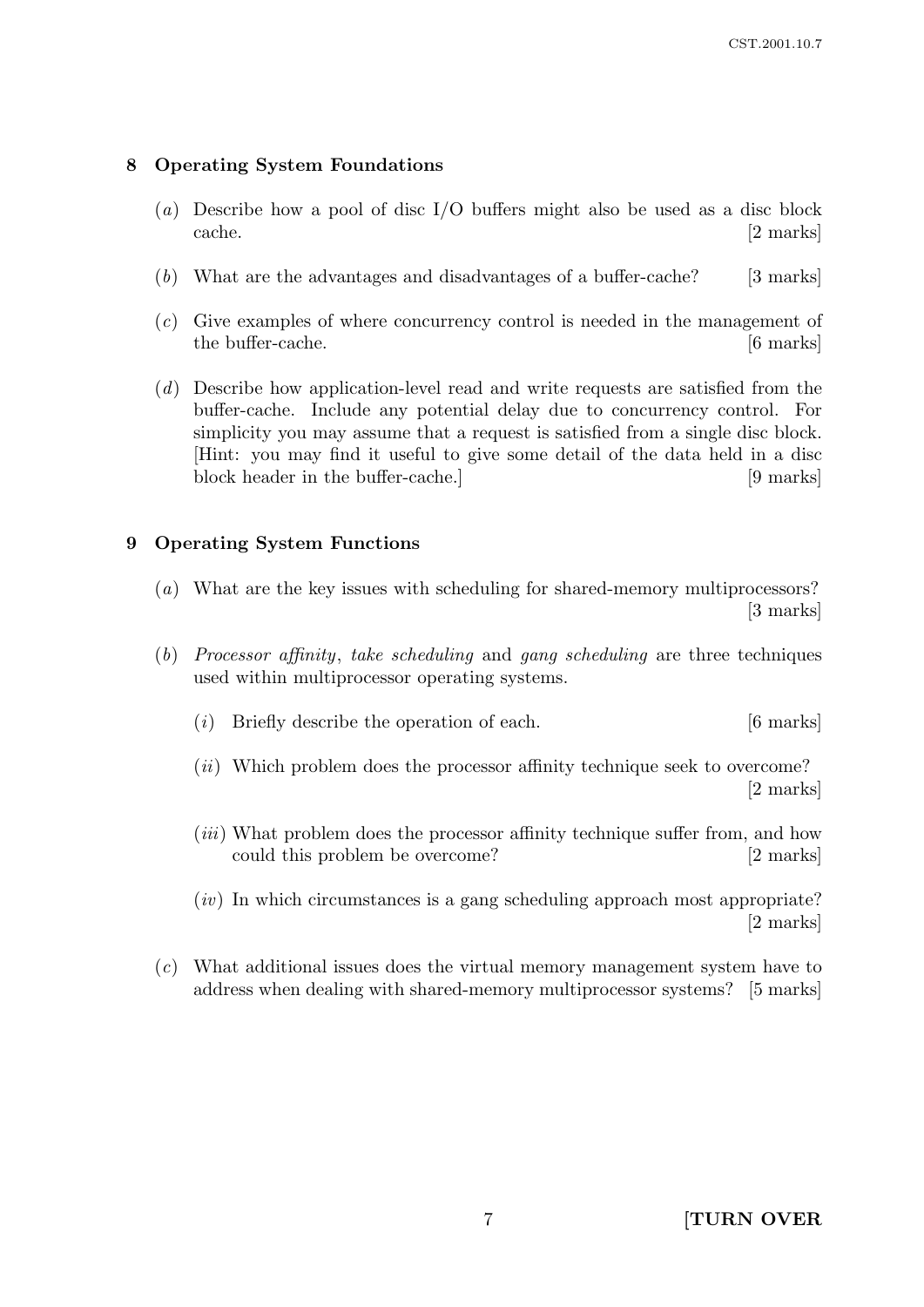#### 10 Continuous Mathematics

(a) The MacLaurin series for a continuous, infinitely differentiable function,  $f(x)$ , is:

$$
f(x) = f(0) + \frac{f'(0)}{1!}x + \frac{f''(0)}{2!}x^2 + \frac{f'''(0)}{3!}x^3 + \dots + \frac{f^{(k)}(0)}{k!}x^k + \dots
$$

Derive the MacLaurin series for each of  $sin(x)$ ,  $cos(x)$ , and  $e^x$ [6 marks]

(b) Hence, or otherwise, prove that:

$$
e^{i\phi} = \cos\phi + i\sin\phi
$$

[3 marks]

where  $i =$ √

(c) Prove that the box function,  $b(x)$ :

$$
b(x) = \begin{cases} 1, & |x| \le \frac{1}{2} \\ 0, & \text{otherwise} \end{cases}
$$

has the Fourier transform,  $B(\nu)$ :

$$
B(\nu) = \frac{\sin \pi \nu}{\pi \nu}
$$

where  $\nu$  is frequency measured in Hertz (cycles per second). [7 marks]

(d) The convolution of  $b(x)$  with itself is  $t(x)$ :

$$
t(x) = b(x) * b(x) = \begin{cases} 1+x, & -1 \leq x \leq 0 \\ 1-x, & 0 \leq x \leq 1 \\ 0, & \text{otherwise} \end{cases}
$$

Hence, or otherwise, find the Fourier transform,  $T(\nu)$ , of  $t(x)$ . [4 marks]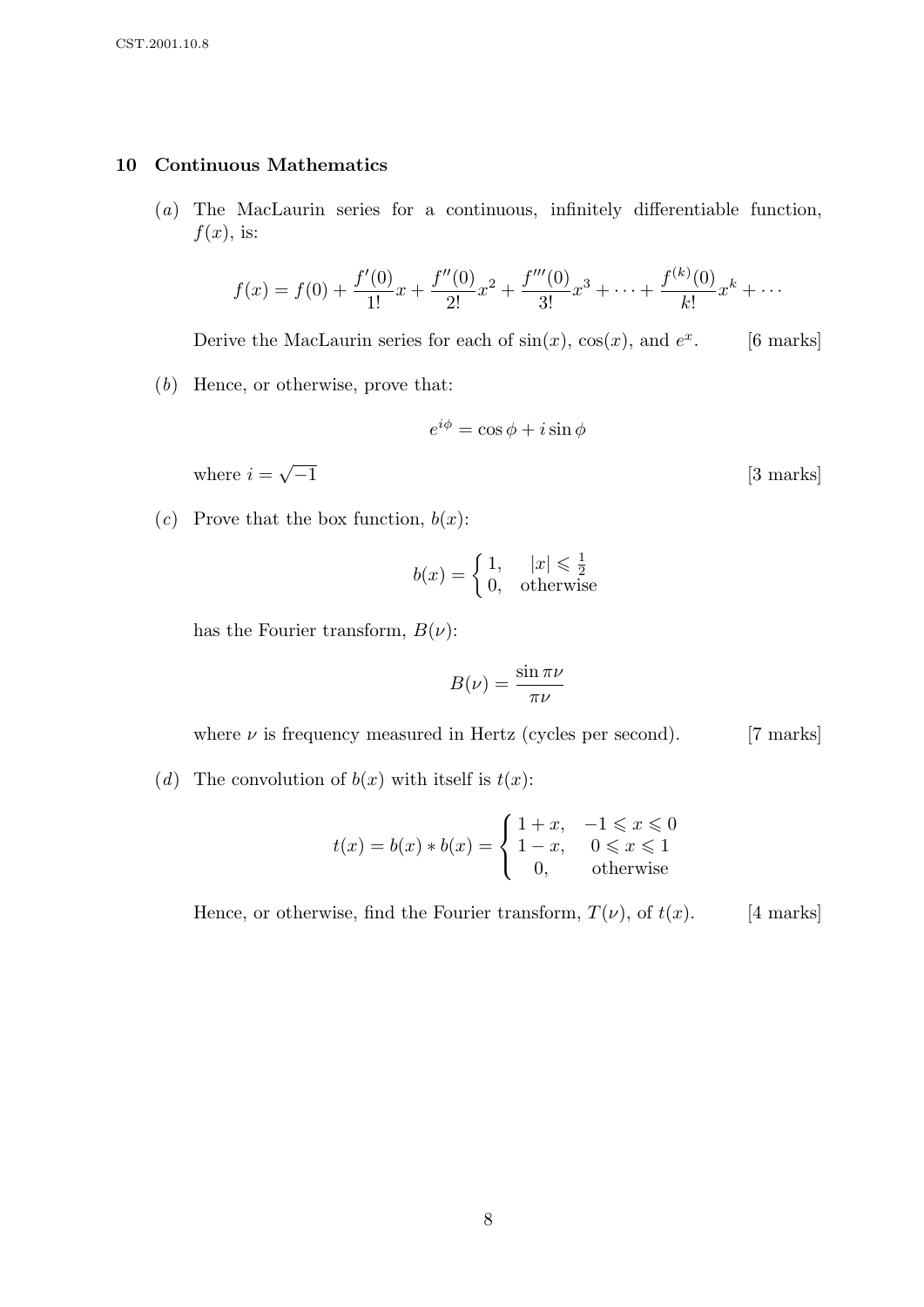#### 11 Mathematics for Computation Theory

- (a) Define precisely what is meant by the following:
	- (*i*)  $\prec$  is a well-founded relation on the set S;
	- (*ii*)  $y \in S$  is a minimal element for  $\prec$ . [3 marks]
- (b) If  $\prec$  is a well-founded relation on S, show that every non-empty subset of S contains an element that is minimal for  $\prec$ . [4 marks]
- (c) Let  $(P, \leqslant)$  be a finite partially ordered set. A *chain*  $X \subseteq P$  is a totally ordered subset of P, and an *antichain*  $Y \subseteq P$  is a subset such that no two distinct elements  $y, y' \in Y$  are comparable. The antichains  $\{Y_i \mid 1 \leq i \leq k\}$  cover P if  $P \subseteq U$ k  $i=1$  $Y_i.$

Prove that the smallest possible number of antichains in a cover of  $P$  is exactly the length of a longest chain in P. [Hint: If not, consider the set of minimal elements in a minimal counterexample.]

[13 marks]

#### 12 Computation Theory

- (a) Describe the action of a Turing machine. [4 marks]
- (b) Define what is meant by a configuration of an  $N$ -state,  $k$ -symbol Turing machine. [2 marks]
- (c) Explain briefly how to enumerate all possible Turing machine computations, so that a given computation can be characterised by a single natural number code c. [5 marks]
- (d) Show that it is not possible to compute the maximum distance travelled by the Turing machine head from its initial position during halting computations as a function of the code c. Any results that you use should be stated clearly. [9 marks]